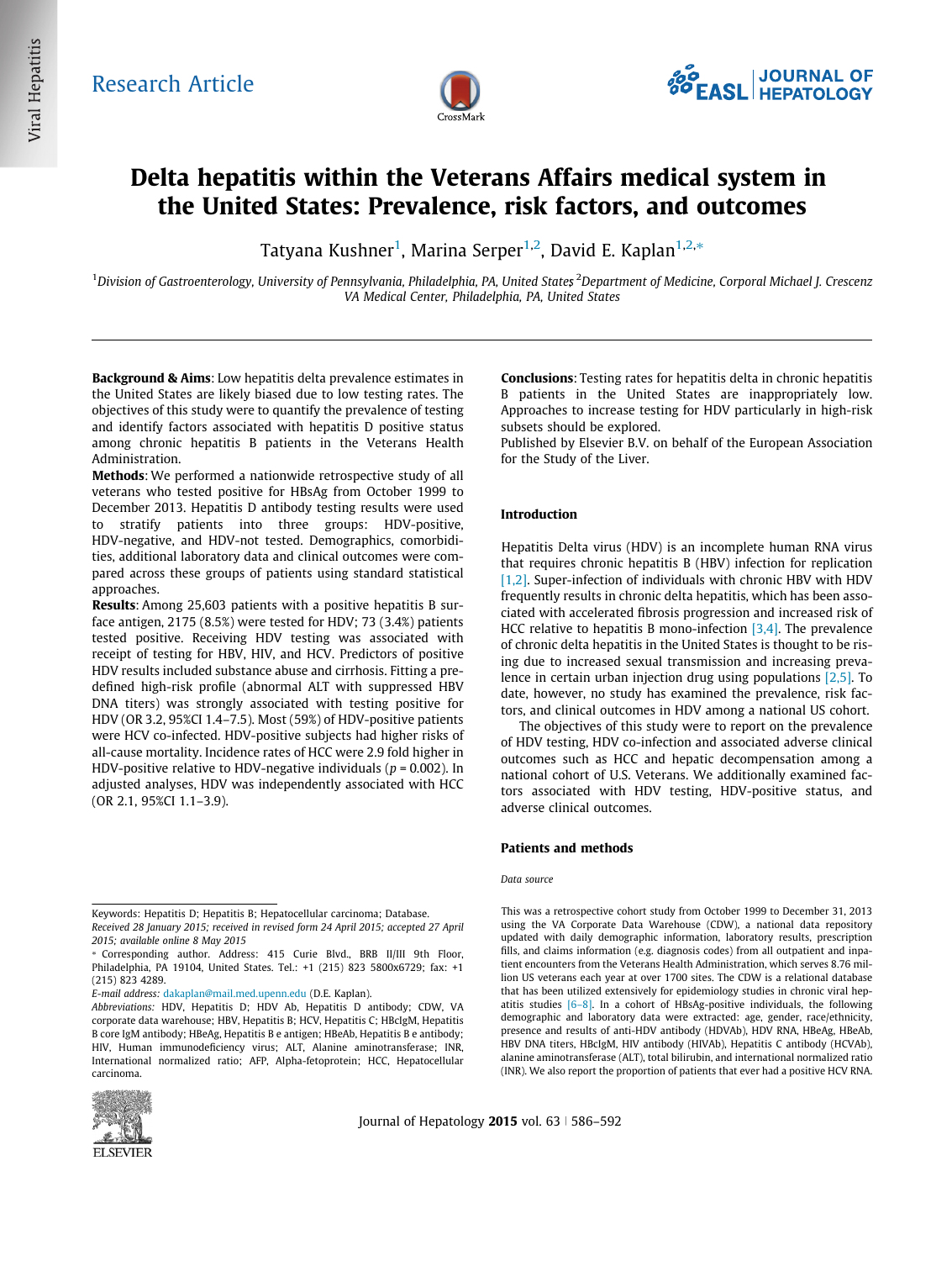The presence of chronic confirmed HBV was defined as having a second positive HBsAg, second positive HBeAg, or positive HBV DNA more than six months following the original positive HBsAg result. We predefined a ''high-risk for HDV'' laboratory profile of suppressed HBV DNA titers (<2000 IU/ml) and elevated ALT ( $\geqslant$  2  $\times$  ULN, 62 U/ml) for specific analyses. The number of prescriptions and dates of interferon and oral nucleos(t)ide antivirals was obtained from outpatient pharmacy data. Patients were considered to have received interferon or oral nucleos(t)ides (lamivudine, telbivudine, adefovir, entecavir, or tenofovir) if they filled at least one outpatient prescription. Hepatic decompensation was defined using a previously validated algorithm including International Classification of Diseases, Ninth Revision, Clinical Modification (ICD-9-CM) codes for ascites, variceal hemorrhage, and spontaneous bacterial peritonitis [\[9\]](#page-5-0). Cirrhosis was ascertained using ICD-9-CM codes using previously validated methodology [\[10\].](#page-5-0) Significant alcohol use was defined as having a score of  $\geq 5$  on the Alcohol Use Disorders Identification Test (AUDIT-C) [\[11\]](#page-5-0). Drug abuse was identified using ICD-9-CM codes. We classified patients as having had specialty care if they had at least one appointment with a gastroenterology (GI) or infectious disease (ID) specialist within two years of the index HBsAg+ result. Death events were identified using the Vital Status File [\[12\]](#page-5-0) censored as of 12/31/2013.

#### Statistical analysis

Descriptive statistics such as means, standard deviations, medians and interquartile ranges were calculated. Medians for continuous variables were compared using the Kruskal-Wallis test and proportions for categorical variables were compared using the chi squared test. Univariate and multivariable logistic regression was used to evaluate factors associated with the outcomes of HDV testing and positive HDV status. For logistic regression models, goodness of fit was evaluated with the Hosmer-Lemeshow goodness of fit test. Incidence rates (cases per 1000 person-years) and incidence rate ratios were calculated for the outcomes of HCC, hepatic decompensation, and death. Multivariable Cox proportional hazards models were conducted for the outcome of HCC. For the outcome of HCC, two models were constructed: model 1 included all covariates with a  $p$  <0.05 on univariate analyses of association with HCC development; model 2 was a parsimonious model including only covariates found to be statistically significant in multivariable analysis. The proportional hazards assumption was tested using Schoenfeld residuals. All analyses were conducted with Stata 12.1 (StataCorp, College Station, Texas). To account for possible misclassification bias due to low rates of HDV testing, we conducted sensitivity analyses to assess clinical outcomes such as HCC, hepatic decompensation, and death among patients not tested for HDV, but meeting a high-risk profile (ALT  $\geq$ 2 ULN and HBV DNA <2000 IU/ml).

#### Results

### Characteristics of the HBsAg+ study cohort and HDV testing rates

A total of 25,603 HBsAg+ patients were identified from the VA Corporate Data Warehouse. Of these, 8159 (32%) of patients were confirmed to have chronic HBV infection with subsequent virologic and serologic testing. However, given the low rates of serologic testing and low prevalence of HDV, analyses were performed among the entire cohort. The patient population was predominantly male and non-Asian (33% African American, 40% white). Two-thousand and eight (7.8%) of all HBsAg+ patients were tested for HDV and 73 (3.6%) were HDV seropositive (HDV-positive) [\(Table 1\)](#page-2-0). The average age of the cohort was 52  $(SD = 12)$  and did not vary by testing status. HDV-positive patients were more likely to have documented alcohol abuse and substance abuse than HDV-negative patients. The prevalence of HCV, HIV co-infection and cirrhosis was higher among HDV-positive patients. The majority of HDV-positive patients (64%) did not have HBV DNA testing performed within the VA system, however, among those tested 88% (23 of 26) had HBV DNA <2000 IU/ml. Peak ALT and total bilirubin were significantly higher in tested individuals ( $p$  <0.001). Among the 5935 patients with available data, 1468 (25%) met the high-risk HDV profile

## JOURNAL OF HEPATOLOGY

defined by HBV DNA <2000 IU/ml and ALT  $\geq$  2 ULN; the percentage of patients with the high-risk profile in the HDV-positive group was more than twice that of the HDV-negative group (62% vs. 28%).

#### Factors associated with HDV testing

In order to address differences between patients who were tested and those who were not tested, we compared these two cohorts of patients ([Table 2\)](#page-3-0). We found that age was similar across groups  $(p = 0.49)$ . White (OR 1.2, 95%CI 1.1–1.3) and male subjects (OR 1.8, 95%CI 1.4–2.3) were more like to be tested. Patients who also underwent testing for HBeAg, HBeAb, HBV DNA, HBcIgM, HCV, and HIV serologies were more likely to be HDV tested, suggesting that diagnostic work-up for ALT flares, which were more prevalent in the tested group, frequently prompted appropriate HDV testing. Notably, HBeAg and HBeAb testing were associated with the highest odds ratios for HDV testing among the variables studied (12.3 and 8.9, respectively), likely reflecting increased testing for HDV in setting of concern for change in HBV infection phase and disease activity. Not surprisingly, patients with outpatient visits with gastroenterology or infectious disease specialists were more than three times more likely to undergo HDV testing (OR 3.3, 95%CI 3.0–3.6). Patients with the high-risk profile for HDV were indeed more likely to be HDV tested (RR 1.3, p <0.001) yet despite this, 1181 of 1468 (80%) subjects with the high-risk profile in the cohort were not HDV tested [\(Table 1\)](#page-2-0). HDV tested patients were more likely to be exposed to interferon or nucleoside therapy (ORs 3.1 and 2.4, respectively), possibly due to higher rates of active hepatitis in these individuals. By contrast, HCV co-infection and alcohol abuse were associated with reduced HDV testing (OR =  $0.86$ ,  $p < 0.001$  and OR = 0.50,  $p$  <0.001, respectively) possibly due to attribution of abnormal liver associated enzymes to chronic HCV or alcohol abuse in these individuals. In summary, patients who underwent more comprehensive HBV testing were also more likely to be HDV tested. Together, these data suggest that coordination of testing by specialists with expertise in HBV resulted in higher testing of HDV.

#### Factors associated with a positive HDV result

When comparing patients who tested positive vs. those who tested negative for HDV among those tested ([Table 3](#page-3-0)), strikingly, HBV/HCV-co-infected individuals were significantly more likely to test positive for HDV (OR 7.1, 95%CI 4.4–11.5), possibly related to common routes of exposure of HCV and HDV. Not unexpectedly, HBcIgM+ and HBeAg+ patients conversely were much less likely to test positive for HDV (OR 0.21,  $p = 0.009$  and OR 0.39,  $p = 0.002$ , respectively) as ALT elevations and higher disease activity in these individuals would be more consistent with hepatitis B mono-infection-related flares. Other factors positively associated with an HDV-positive result included alcohol abuse (OR 1.8, 95%CI 1.1–2.8) and expectedly substance abuse (OR 3.4, 95%CI 2.1–5.4). ICD9-coded cirrhosis was also positively associated with HDV-positivity (OR 2.4, 95%CI 1.5–4.1), likely related to the known more aggressive progression of fibrosis associated with HDV. The predefined high-risk profile (high ALT, low HBV DNA) was strongly associated with testing positive for HDV (OR 4.2, 95%CI 1.9–9.3). Finally, interferon therapy was associated with HDV-positive results, an association that could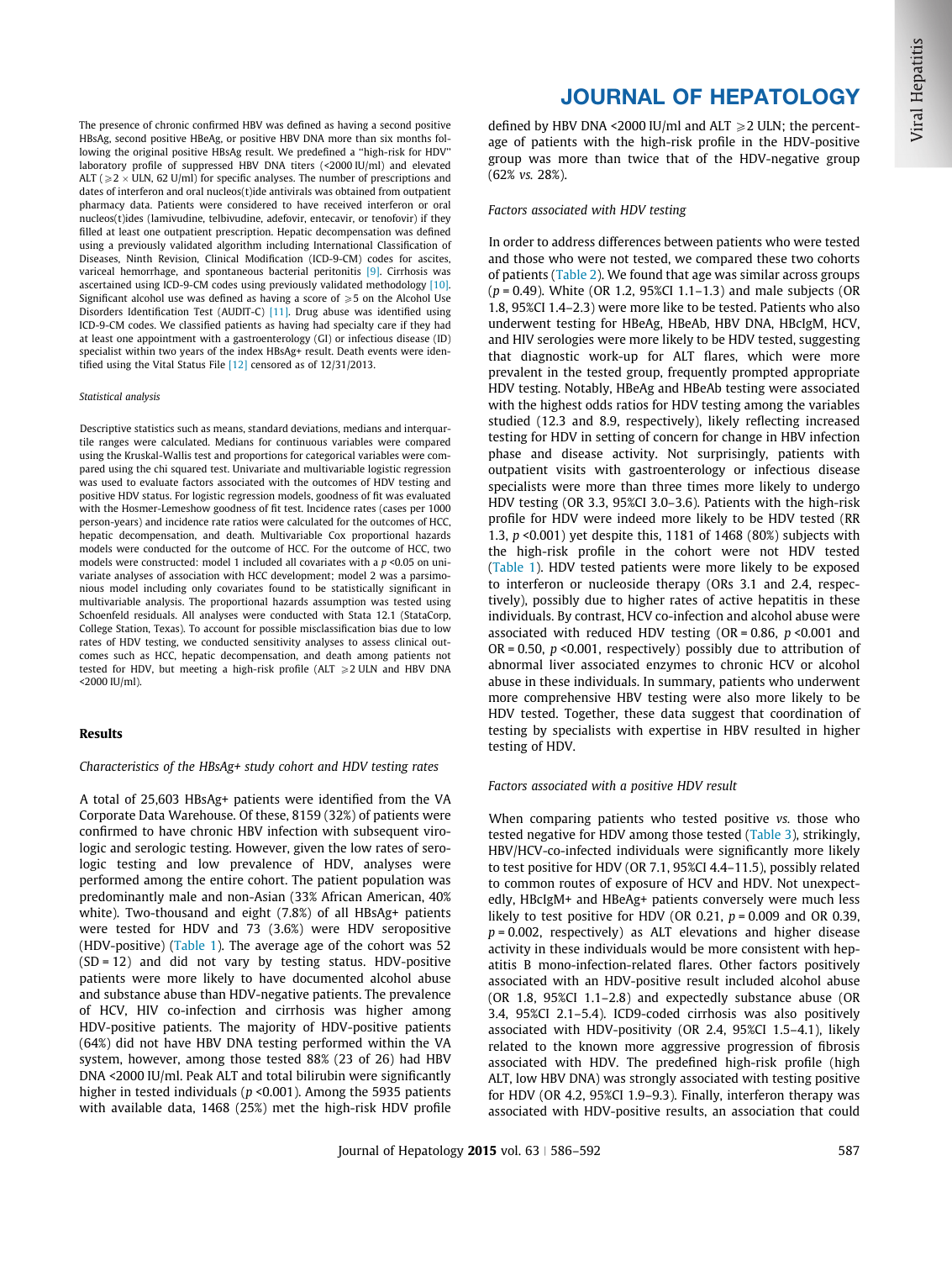<span id="page-2-0"></span>Table 1. Patient demographics and clinical characteristics stratified by HDV status.

| Variable, N (%)                                 | Total<br>$(n = 25,603)$ | HDV not tested<br>$(n = 23,595)$ | HDV negative<br>$(n = 1935)$ | HDV positive<br>$(n = 73)$ | $p$ value <sup>*</sup> |
|-------------------------------------------------|-------------------------|----------------------------------|------------------------------|----------------------------|------------------------|
| Age (M, SD)                                     | 52(12)                  | 52 (12)                          | 52 (12)                      | 51(10)                     | 0.52                   |
| Male                                            | 24,140 (94)             | 22,202 (94)                      | 1867 (96)                    | 71 (97)                    | < 0.001                |
| Race                                            |                         |                                  |                              |                            | < 0.001                |
| <b>Black</b>                                    | 8313 (33)               | 7638 (32)                        | 649 (34)                     | 26 (36)                    |                        |
| White                                           | 10,339(40)              | 9332 (39)                        | 970 (50)                     | 37(51)                     |                        |
| Asian                                           | 1149(4.5)               | 1045(4.4)                        | 100(5.2)                     | 4(5.5)                     |                        |
| Indian/Hawaiian/PI                              | 484 (1.9)               | 449 (1.9)                        | 34(1.8)                      | 1(1.4)                     |                        |
| Unknown/refused                                 | 5380 (21)               | 5192 (22)                        | 183 (9.5)                    | 5(6.7)                     |                        |
| Alcohol abuse                                   | 13,917 (54)             | 13,145 (56)                      | 734 (38)                     | 38 (52)                    | < 0.001                |
| Substance abuse                                 | 5397 (21)               | 4927 (21)                        | 434 (22)                     | 36 (49)                    | < 0.001                |
| <b>HCV Ab positive</b>                          | 4331 (17)               | 3964 (17)                        | 324 (17)                     | 43 (59)                    | < 0.001                |
| <b>HCV RNA positive</b>                         | 2728 (11)               | 2501 (11)                        | 206 (11)                     | 21 (29)                    | < 0.001                |
| HIV co-infection                                | 1195(4.7)               | 1053(4.5)                        | 135(7.0)                     | 7(9.6)                     | < 0.001                |
| Cirrhosis                                       | 1937 (7.5)              | 1625 (6.9)                       | 290 (15)                     | 22(30)                     | < 0.001                |
| <b>HBV DNA</b>                                  |                         |                                  |                              |                            | < 0.001                |
| <2000 IU/ml                                     | 3985 (16)               | 3400 (14)                        | 562 (29)                     | 23 (32)                    |                        |
| 2000-20,000 IU/ml                               | 512(2.0)                | 425(1.8)                         | 87(4.5)                      | 0(0)                       |                        |
| >20,000 IU/ml                                   | 1437 (5.6)              | 1104(4.7)                        | 330 (17)                     | 3(4.1)                     |                        |
| Not tested                                      | 19,669 (77)             | 18,666 (79)                      | 956 (49)                     | 47 (64)                    |                        |
| Peak ALT (median, IQR) (n = 16,569)             | 49 (29, 105)            | 47 (28, 96)                      | 78 (38, 260)                 | 84 (44,201)                | < 0.001                |
| High risk profile <sup>*</sup>                  | 1468 (25)               | 1181 (24)                        | 271 (28)                     | 16(62)                     | < 0.001                |
| Peak total bilirubin (median, IQR) (n = 16,460) | 0.8(0.6, 1.2)           | 0.8(0.6, 1.2)                    | 1.0(0.7, 1.8)                | 1(0.6, 2.7)                | < 0.001                |
| Peak INR (median, IQR) (n = 8719)               | 1.1(1.0, 1.3)           | 1.1(1.0, 1.3)                    | 1.1(1.0, 1.3)                | 1.1(1.0, 1.3)              | 0.09                   |
| Seen by specialist                              | 5743 (22)               | 4719 (20)                        | 988 (51)                     | 36 (49)                    | < 0.001                |
| Gl/hepatology                                   | 3904 (15)               | 3134 (13)                        | 744 (38)                     | 26 (36)                    | < 0.001                |
| Infectious disease                              | 2172 (8.5)              | 1832 (7.8)                       | 326 (17)                     | 14 (19)                    | < 0.001                |

M, mean; SD, standard deviation; ALT, alanine aminotransferase; INR, international normalized ratio; IQR, interquartile range.

Alcohol abuse/dependence, AUDIT-C score ≥5; Substance abuse/dependence, HIV and cirrhosis identified by ICD-9-CM codes.

\*High-risk profile refers to patients with ALT  $\geq$  2 ULN and HBV DNA <2000 IU/ml, (data available for n = 5935).

reflect initiation of current standard of care therapy, but could also reflect the higher rates of HCV co-infection in HDV-positive individuals.

## Confirmatory testing

A minority (n = 6, 8.2%) of HDV-positive subjects underwent confirmatory PCR testing. A total of 2% of patients who tested negative for HDV antibody were tested with PCR.

## Antiviral therapy

Of the 73 HDV-positive patients, a total of seven (9.6%) were exposed to interferon-based therapy. Of interferon-treated patients, the median number of month-long fills 7 (IQR: 1–16). A total of 30 (41%) of HDV-positive patients received HBV-directed nucleos(t)ide therapy.

## Clinical outcomes

Incidence rates per 1000 person-years for the outcomes of HCC, hepatic decompensation, and death are presented in [Table 4](#page-4-0). The overall incidence of HCC was 3.9 per 1000 person-years; 23.0 per 1000 person-years in HDV-positive individuals and 8.0 per 1000 person-years in HDV-negative individuals (IRR 2.9, 95%CI 1.5–5.4). The incidences of hepatic decompensation and death was 8.0 and 44.0 cases per 1000 person-years, respectively, rates were numerically higher for HDV-positive patients, approaching statistical significance for both outcomes.

We performed multivariable models for the outcome of HCC [\(Table 5](#page-4-0)). In both models, HDV-positive status, older age, significant alcohol use, and the presence of cirrhosis were independently associated with HCC. Not unexpectedly, increasing age, alcohol abuse, and cirrhosis were also independently associated with HCC. HCV status and nucleos(t) ide therapy was not significantly associated with the development of HCC.

## Discussion

This is the first nationwide study in the U.S. examining testing rates for hepatitis D (HDV) and outcomes. Testing for HDV infection occurred in fewer than 8% of all HBsAg+ patients and in only 19% of patients with hepatitis not attributable to active hepatitis B replication. These low testing rates contrast significantly with testing rates internationally  $[13]$  and suggest a lack of awareness regarding importance of HDV testing in the United States. While practice within the Veterans Affairs medical system may not reflect all United States-based health systems, and certain academic centers may test more frequently [\[2\]](#page-5-0), the authors suspect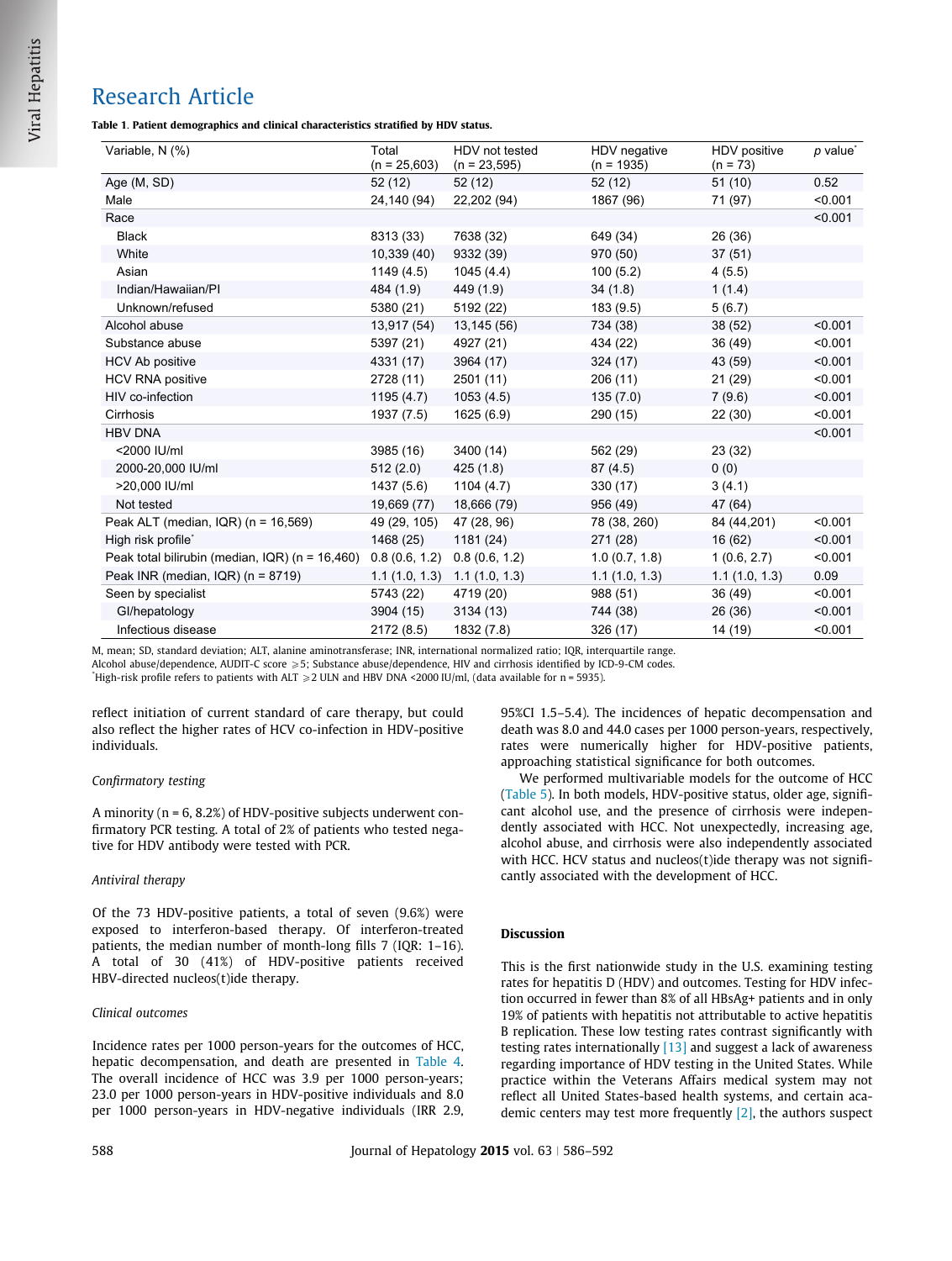<span id="page-3-0"></span>Table 2. Factors associated with HDV testing in univariate analyses (n = 2009).

| Variable                    | Unadjusted OR<br>(95% CI) | p value |
|-----------------------------|---------------------------|---------|
| Age (per 1 year increase)   | $0.99(0.99-1.00)$         | 0.49    |
| White                       | $1.2(1.1-1.3)$            | < 0.001 |
| Male                        | $1.8(1.4-2.3)$            | < 0.001 |
| <b>HBeAg tested</b>         | 12.3 (9.1-12.2)           | < 0.001 |
| Anti-HBe tested             | $8.9(7.8-10.0)$           | < 0.001 |
| <b>HBV DNA tested</b>       | $3.8(3.5-4.2)$            | < 0.001 |
| <b>HCV Ab tested</b>        | $2.2(1.9-2.5)$            | < 0.001 |
| <b>HIV</b> tested           | $2.6(2.3-2.8)$            | < 0.001 |
| <b>HBclgM</b> tested        | $2.1(1.9-2.3)$            | < 0.001 |
| HBclgM <sup>+</sup>         | $3.0(2.6-3.5)$            | < 0.001 |
| HBeAg <sup>+</sup>          | $1.7(1.6-1.9)$            | < 0.001 |
| HCV Ab <sup>+</sup>         | $0.86(0.76-0.97)$         | 0.014   |
| Alcohol abuse               | $0.50(0.45-0.55)$         | < 0.001 |
| Substance abuse             | $1.2(1.0-1.3)$            | 0.007   |
| Cirrhosis                   | $2.5(2.2-2.8)$            | < 0.001 |
| High risk profile*          | $1.3(1.1-1.5)$            | 0.002   |
| Oral nucleoside therapy     | $3.1(2.9-3.4)$            | < 0.001 |
| Interferon therapy          | $2.4(1.9-3.1)$            | < 0.001 |
| Specialty care (GI/ID)      | $3.3(3.0-3.6)$            | < 0.001 |
| Gastroenterology/hepatology | $4.0(3.7-4.5)$            | < 0.001 |
| Infectious disease          | $2.4(2.1-2.7)$            | < 0.001 |

OR, odds ratio; CI, confidence interval; HBeAg, hepatitis B e antigen. Anti-HBe, hepatitis B antibody; HBV, hepatitis B virus; HCV, hepatitis C virus.

Substance abuse, cirrhosis obtained using ICD-9-CM codes.

Alcohol abuse, score of  $\geq 5$  on AUDIT-C questionnaire.

Specialty care, at least one outpatient visit with gastroenterology or infectious disease specialist within two years of initial HBV diagnosis.

 $^*$ High-risk profile refers to patients with ALT  $\geqslant$  2 ULN and HBV DNA <2000 IU/ml.

that the testing rates identified are similar to if not greater than national rates due to frequent affiliation of large urban VA hospitals with neighboring academic centers. Prompt referral to a gastroenterologist/ hepatologist or infectious disease specialist was strongly associated with HDV testing. Outpatient visits with gastroenterology/hepatology were more strongly associated with testing than visits with infectious disease specialists. However, this finding should be interpreted with caution as we are

#### Table 3. Factors associated with HDV-positive status.

# JOURNAL OF HEPATOLOGY

unaware of the indications for the outpatient visits and some patients saw both specialists. We hypothesize that low testing rates reflect relative inexperience with HDV, inadequate education of providers regarding high-risk groups, infrequent referral rates to appropriate specialists, and poor access to HDV testing modalities [\[1\]](#page-5-0). Further studies are needed to confirm these hypotheses.

As expected, testing was more common in individuals with elevated ALT levels and patients likely being evaluated for hepatitis flares with concomitant HBcIgM and HBeAg testing. However, patients predefined by a ''high-risk'' serologic profile of suppressed HBV DNA and elevated ALT were rarely tested  $(\sim20\%$  of cases), though among those tested with that profile, greater than half of patients were HDV-positive. Small racial differences in testing rates were identified, but these differences are of unclear significance. The 3.4% seropositive prevalence rate of HDVAb in HBsAg-positive U.S. veterans remains relatively low compared to rates seen in endemic regions such as the Mediterranean basis (overall 14.8% [\[14\],](#page-5-0) up to 45.5% in eastern Turkey [\[15,16\]](#page-5-0), 44% in Tunisia [\[17\]\)](#page-5-0), south Asia (17% in Iran [\[18\]](#page-5-0), 16.6% in Pakistan [\[19\]](#page-6-0), 8.6% in Saudi Arabia [\[20\]\)](#page-6-0), Amazon Basin [\[21\]](#page-6-0), and Mongolia (56– 66%) [\[22\]](#page-6-0) and is similar to rates seen in western Europe [\[13,23–](#page-5-0) [25\]](#page-5-0). Importantly, as testing rates are quite low, it is difficult to draw conclusions about actual HDV prevalence in the US. Further studies with improved testing for high-risk populations will need to be performed to characterize prevalence. In a recent study from Northern California, a relatively high frequency of HDV-positive individuals were of Asian descent [\[2\].](#page-5-0) In our cohort, only four Asian-Americans tested positive for HDV; this may reflect the low prevalence of Asian veterans within the VHA. These patients did not have co-existent HCV, HIV, or substance abuse, perhaps implying that Asian descent was a risk factor for HDV infection rather than for drug use. However, conclusions are difficult to draw from this limited sample size. The majority of the veterans in our cohort who tested positive for HDV served in the military during the Vietnam War era but exact service locations are unavailable, limiting inferences about the geography of HDV exposures in the cohort.

Outcomes of HDV-positive individuals were markedly poorer relative to HDV-negative individuals with nearly three-fold higher rates of HCC. Even after adjusting for chronic hepatitis C, cirrhosis and alcohol use, which could increase either the prevalence or detection of liver cancer, HDV remained an independent

| Variable            | Unadjusted<br>(OR, 95% CI) | p value | Adjusted<br>(OR, 95% CI) | p value |
|---------------------|----------------------------|---------|--------------------------|---------|
| HCV Ab <sup>+</sup> | $7.1(4.4-11.5)$            | < 0.001 | $3.2(1.4-7.6)$           | 0.007   |
| Alcohol abuse       | $1.8(1.1-2.8)$             | 0.016   | $3.2(1.4-7.8)$           | 0.009   |
| Cirrhosis           | $2.4(1.5-4.1)$             | 0.001   | $3.5(1.4-8.5)$           | 0.006   |
| High risk profile*  | $4.2(1.9-9.3)$             | < 0.001 | $3.2(1.4-7.5)$           | 0.007   |
| HBclgM <sup>+</sup> | $0.21(0.07-0.68)$          | 0.009   | $0.18(0.02 - 1.5)$       | 0.107   |
| HBeAq <sup>+</sup>  | $0.39(0.21-070)$           | 0.002   | $0.50(0.17-1.4)$         | 0.182   |
| Substance abuse     | $3.4(2.1-5.4)$             | < 0.001 | $2.0(0.83 - 5.0)$        | 0.119   |
| Interferon therapy  | $2.7(1.2-6.1)$             | 0.016   | $1.4(0.27 - 7.1)$        | 0.693   |

HBcIgM, hepatitis b core IgM; HCV hepatitis c virus.

Substance abuse, cirrhosis obtained using ICD-9-CM codes.

Alcohol abuse, score of  $\geq 5$  on AUDIT-C questionnaire.

 $*$ High-risk profile refers to patients with ALT  $\geqslant$  2 ULN and HBV DNA <2000 IU/ml.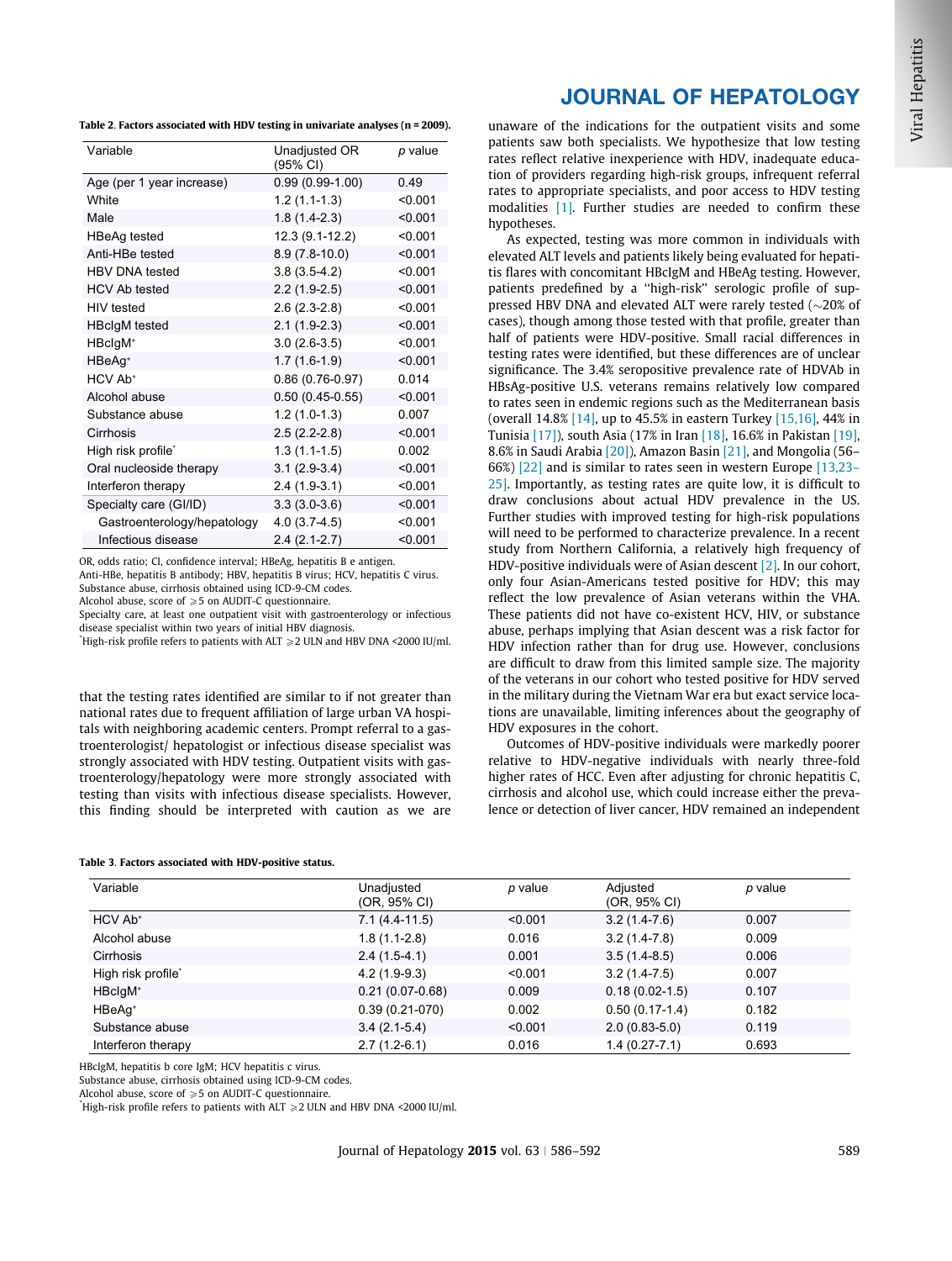## <span id="page-4-0"></span>Table 4. Incidence rates of hepatocellular carcinoma and decompensation stratified by HDV status.

| Variable               | HDV not tested | HDV negative HDV positive |            | IRR (95% CI)                       | p value |
|------------------------|----------------|---------------------------|------------|------------------------------------|---------|
|                        | $(n = 23.595)$ | $(n = 1935)$              | $(n = 73)$ | (HDV-positive versus HDV-negative) |         |
| <b>HCC</b>             | 3.9            | 8.0                       | 23         | $2.9(1.4-5.4)$                     | 0.002   |
| Hepatic decompensation | 8.0            |                           | 33         | $1.5(0.8-2.6)$                     | 0.063   |
| Death                  | 44             | 38                        | 52         | $1.4(0.9-2.1)$                     | 0.059   |

HCC, hepatocellular carcinoma.

Incidence rates reported as cases per 1000 person-years.

| Table 5. Multivariable models for the outcome of hepatocellular carcinoma. |  |  |  |
|----------------------------------------------------------------------------|--|--|--|
|----------------------------------------------------------------------------|--|--|--|

| Variable                    |           | Model 1      |         |       | Model 2     |         |  |
|-----------------------------|-----------|--------------|---------|-------|-------------|---------|--|
|                             | <b>HR</b> | 95% CI       | p value | HR    | 95% CI      | p value |  |
| HDV positive                | 1.9       | $1.1 - 3.7$  | 0.044   | 2.1   | $1.1 - 3.9$ | 0.025   |  |
| Age (per one year increase) | 1.06      | 1.04-1.08    | < 0.001 | 1.05  | 1.03-1.08   | < 0.001 |  |
| Significant alcohol use     | 2.7       | $1.8 - 4.0$  | < 0.001 | 2.5   | $1.7 - 3.7$ | < 0.001 |  |
| Cirrhosis                   | 4.8       | $3.2 - 7.2$  | < 0.001 | 5.2   | $3.5 - 7.8$ | < 0.001 |  |
| <b>HCV</b> positive         | 1.2       | $0.72 - 1.9$ | 0.523   | $---$ | $---$       | $---$   |  |
| Nucleos(t)ide therapy       | 1.4       | $0.94 - 2.2$ | 0.093   | $---$ | $---$       | $---$   |  |

Adjusted IRR adjusted for black race, alcohol abuse, gender, age, HCV and HIV status.

predictor of HCC with a strong trend toward association with hepatic decompensation. Further, overall unadjusted survival was lower in HDV-positive veterans highlighting the importance of testing and potential treatment.

The American Association for the Study of Liver Diseases' most recent hepatitis B guidelines from 2009 recommend testing for hepatitis D in patients with a history of injection drug use or from countries with high HDV seroprevalence [\[26\]](#page-6-0). The recommendation to limit testing to individuals with history of injection drug use could be ineffective at identifying prevalent cases due to significant underreporting of remote illicit drug use in the past [\[27\]](#page-6-0). Furthermore, focusing testing on just patients from the Mediterranean basin and the developing world may be inappropriate in the United States due to significant prevalence (8% in one study from California) [\[2\]](#page-5-0) in non-Mediterranean Caucasian and Asian populations. Overall adherence to testing recommended by the AASLD HBV guidelines has been shown to be poor [\[28,29\]](#page-6-0) and thus our finding of low HDV testing rates even among high-risk subgroups in the U.S. is not unexpected.

Strikingly, and confirming the findings of Gish et al. [\[2\]](#page-5-0) and Kucirka et al. [\[5\]](#page-5-0) our data show that HCV co-infection was present in the majority of HDV-positive patients suggesting a dominant role for high-risk behaviors such as injection drug use and high-risk sexual contact for transmission of HDV. We also found that the ''high-risk profile'' (indicating high ALT and low HBV DNA) was strongly associated with increased likelihood of HDV-positive status, however, only minimally associated with increased likelihood of HDV testing. We would propose that future iterations of U.S.-based HBV guidelines more strongly emphasize the need to test for HDV in patients at high-risk including those co-infected (HIV/HBV, HCV/HBV, HIV/HCV/HBV) and patients with active hepatitis despite suppressed HBV DNA titers, particularly those that are HBeAg-negative.

Among the 73 HDV-positive individuals in our study, only seven received current standard of care therapy with long-term interferon-alpha; five of those patients had HCV, leaving only two treated solely for HDV. In this cohort, few HDV-positive individuals received confirmatory HDV RNA testing by PCR, this most likely due to poor availability testing in the U.S. during this time-frame. When done in other series, confirmation of HDV RNA by PCR has ranged widely from 16% to 81% in HDVAb+ patients [\[15,30–32\]](#page-5-0). To date, the lack of highly effective, non-toxic therapy [33-37] for chronic HDV and lack of convenient testing services likely strongly contributed to the observed low testing and treatment rates. The recent clinical development of Lonafarnib, a farnesyl transferase inhibitor, which appears effective and safe in early clinical trials, [\[38\]](#page-6-0) and other potential therapeutic approaches such as entry HBV inhibitors [\[39\]](#page-6-0) may alter testing and treatment recommendations. It will be critical to improve access to validated and standardized HDV diagnostic tests to accompany HDV drug development in order to appropriately identify treatment candidates and monitor response.

Due to low testing rates for HDV, there is certainly some degree of misclassification bias, specifically that undiagnosed HDV-positive individuals might alter outcome rates in the HDV-not tested group. This could have two possible effects. First, due to less morbid illness in undiagnosed HDV+ individuals that event rates in diagnosed HDV-positive individuals are overestimated (i.e. the Will Rogers Effect). Second, contamination of events from undiagnosed HDV-positive individuals in the HDV-not tested group could falsely minimize real differences in adverse outcomes associated with HDV-positivity. Supporting the latter possibility, risks of HCC, decompensation and death in HDV-not tested individuals who met criteria for the ''high-risk profile'', which we found was strongly associated with HDV-positivity, were significantly higher than risks in individuals who did not meet the profile [\(Supplementary Table 1\)](#page-5-0). Thus, event rates and differences in risk associated with HDV-positivity is most likely underestimated due to underdiagnosis of HDV infection in the cohort.

Several additional limitations of this work must be acknowledged. As a retrospective study, attribution of causation to the associations we identified is limited. Fewer than half of the study cohort met standard criteria for confirmed chronic HBV infection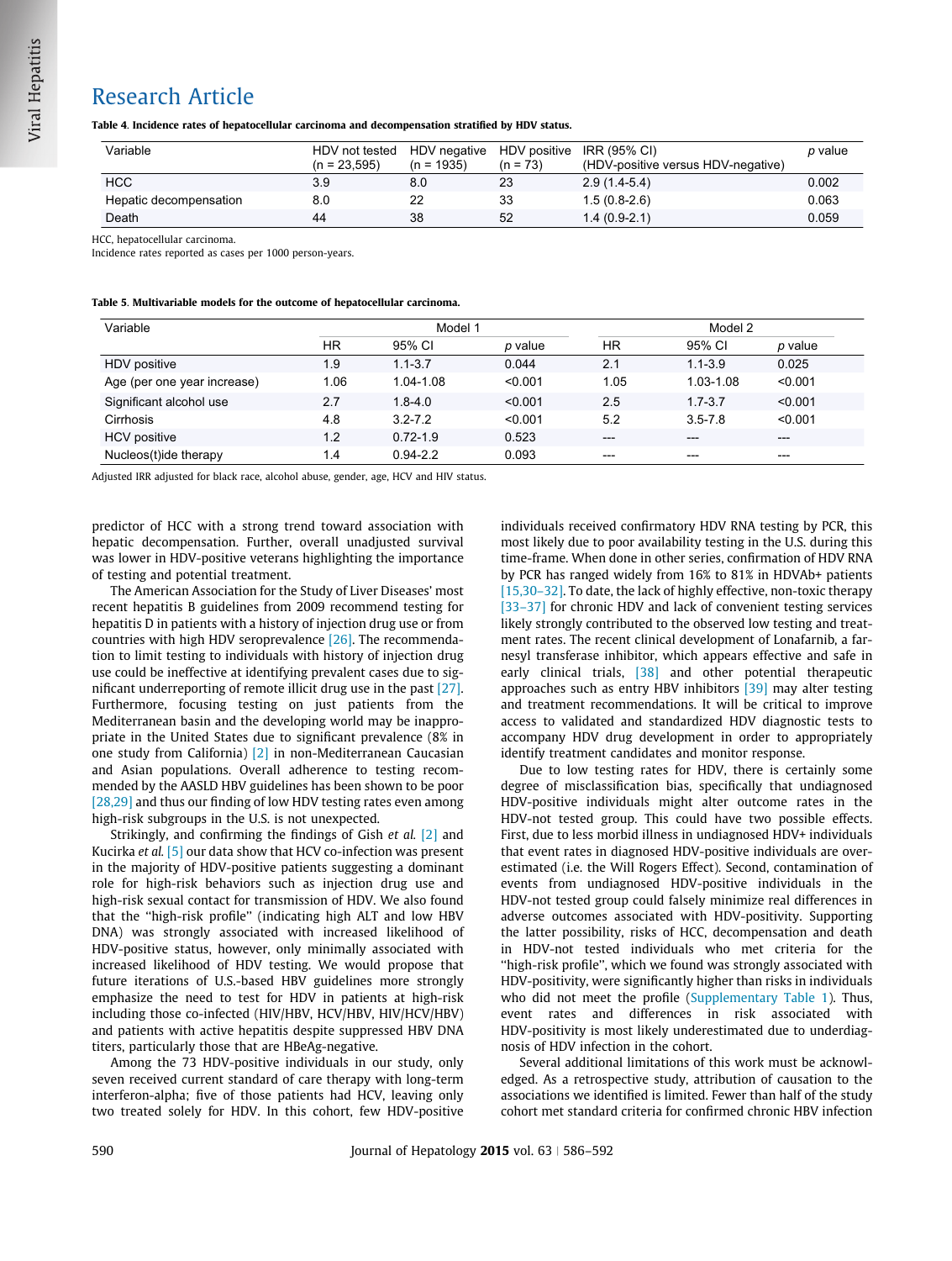<span id="page-5-0"></span>(HBsAg or other marker of ongoing infection six months after initial testing). While we were unable to ascertain the exact proportion of patients with acute HBV, the relatively low median ALT (49 IU/ml; 75th percentile 105 IU/ml; 90th percentile 329 IU/ml) and low rates of HBcIgM+ suggest that the vast majority of the patients were indeed chronically infected. As with most VA-based studies, the predominant male gender and other features of the veteran population may limit generalizability. We did not have access to non-VA health records to account for non-VA testing and treatment. Data on substance abuse were administratively coded and subject to recall bias. Information on potential high-risk sex behaviors was also not available.

## Conclusions

In a large cohort of U.S. veterans with chronic hepatitis B, testing rates for co-infection with hepatitis D were low. Among those tested, the prevalence was 3.4%. Testing appeared to be associated with evaluations for hepatitis flares and most often coordinated by gastroenterology or infectious disease specialists. HDV most commonly seen associated with HBV/HCV co-infection and epidemiologically linked to substance abuse disorders. HDV co-infection was associated with a higher likelihood of cirrhosis, decompensation, and most dramatically with increased HCC risk. Most HDV co-infected individuals did not receive effective antiviral therapy. Overall, our findings suggest that the need for updated national guidelines with specific recommendations for screening, treatment and follow-up among patients infected with chronic hepatitis B and hepatitis D are critically needed.

### Financial support

No specific funding source for this project. Dr. Kushner is supported by a training grant from the United States National Institutes of Health (T32 DK007740-18).

#### Conflict of interest

The authors who have taken part in this study declared that they do not have anything to disclose regarding funding or conflict of interest with respect to this manuscript.

## Author's contributions

Tatyana Kushner and David Kaplan worked on the study concept and design of the study in identifying relevant data, collecting the data, and analysis and interpretation of the data. Tatyana Kushner prepared the initial draft of the manuscript. David Kaplan and Marina Serper provided critical revisions of all aspects of the manuscript, from format to intellectual content. Tatyana Kushner, Marina Serper, and David Kaplan performed statistical analyses.

## JOURNAL OF HEPATOLOGY

## Acknowledgements

The authors would like to acknowledge Dr. Theo Heller for his support and direction with regards to the subject matter.

### Supplementary data

Supplementary data associated with this article can be found, in the online version, at [http://dx.doi.org/10.1016/j.jhep.2015.04.](http://dx.doi.org/10.1016/j.jhep.2015.04.025) [025.](http://dx.doi.org/10.1016/j.jhep.2015.04.025)

### References

- [1] [Noureddin M, Gish R. Hepatitis delta: epidemiology, diagnosis and manage](http://refhub.elsevier.com/S0168-8278(15)00319-0/h0005)[ment 36 years after discovery. Curr Gastroenterol Rep 2014;16:365.](http://refhub.elsevier.com/S0168-8278(15)00319-0/h0005)
- [2] [Gish RG, Yi DH, Kane S, et al. Coinfection with hepatitis B and D:](http://refhub.elsevier.com/S0168-8278(15)00319-0/h0010) [epidemiology, prevalence and disease in patients in Northern California. J](http://refhub.elsevier.com/S0168-8278(15)00319-0/h0010) [Gastroenterol Hepatol 2013;28:1521–1525.](http://refhub.elsevier.com/S0168-8278(15)00319-0/h0010)
- [3] [Fattovich G, Boscaro S, Noventa F, et al. Influence of hepatitis delta virus](http://refhub.elsevier.com/S0168-8278(15)00319-0/h0015) [infection on progression to cirrhosis in chronic hepatitis type B. J Infect Dis](http://refhub.elsevier.com/S0168-8278(15)00319-0/h0015) [1987;155:931–935](http://refhub.elsevier.com/S0168-8278(15)00319-0/h0015).
- [4] [Fattovich G, Giustina G, Christensen E, et al. Influence of hepatitis delta virus](http://refhub.elsevier.com/S0168-8278(15)00319-0/h0020) [infection on morbidity and mortality in compensated cirrhosis type B. The](http://refhub.elsevier.com/S0168-8278(15)00319-0/h0020) [European Concerted Action on Viral Hepatitis \(Eurohep\). Gut](http://refhub.elsevier.com/S0168-8278(15)00319-0/h0020) [2000;46:420–426](http://refhub.elsevier.com/S0168-8278(15)00319-0/h0020).
- [5] [Kucirka LM, Farzadegan H, Feld JJ, et al. Prevalence, correlates, and viral](http://refhub.elsevier.com/S0168-8278(15)00319-0/h0025) [dynamics of hepatitis delta among injection drug users. J Infect Dis](http://refhub.elsevier.com/S0168-8278(15)00319-0/h0025) [2010;202:845–852](http://refhub.elsevier.com/S0168-8278(15)00319-0/h0025).
- [6] [Backus LI, Belperio PS, Loomis TP, et al. Impact of race/ethnicity and gender](http://refhub.elsevier.com/S0168-8278(15)00319-0/h0030) [on HCV screening and prevalence among U.S. veterans in Department of](http://refhub.elsevier.com/S0168-8278(15)00319-0/h0030) [Veterans Affairs Care. Am J Public Health 2014;104:S555–S561](http://refhub.elsevier.com/S0168-8278(15)00319-0/h0030).
- [7] [Butt AA, Fultz SL, Kwoh CK, et al. Risk of diabetes in HIV infected veterans](http://refhub.elsevier.com/S0168-8278(15)00319-0/h0035) [pre- and post-HAART and the role of HCV coinfection. Hepatology](http://refhub.elsevier.com/S0168-8278(15)00319-0/h0035) [2004;40:115–119](http://refhub.elsevier.com/S0168-8278(15)00319-0/h0035).
- [8] [Husain N, Blais P, Kramer J, et al. Nonalcoholic fatty liver disease \(NAFLD\) in](http://refhub.elsevier.com/S0168-8278(15)00319-0/h0040) [the Veterans Administration population: development and validation of an](http://refhub.elsevier.com/S0168-8278(15)00319-0/h0040) [algorithm for NAFLD using automated data. Aliment Pharmacol Ther](http://refhub.elsevier.com/S0168-8278(15)00319-0/h0040) [2014;40:949–954.](http://refhub.elsevier.com/S0168-8278(15)00319-0/h0040)
- [9] [Lo Re 3rd V, Lim JK, Goetz MB, et al. Validity of diagnostic codes and liver](http://refhub.elsevier.com/S0168-8278(15)00319-0/h0045)[related laboratory abnormalities to identify hepatic decompensation events](http://refhub.elsevier.com/S0168-8278(15)00319-0/h0045) [in the Veterans Aging Cohort Study. Pharmacoepidemiol Drug Saf](http://refhub.elsevier.com/S0168-8278(15)00319-0/h0045) [2011;20:689–699.](http://refhub.elsevier.com/S0168-8278(15)00319-0/h0045)
- [10] [Goldberg D, Lewis J, Halpern S, et al. Validation of three coding algorithms to](http://refhub.elsevier.com/S0168-8278(15)00319-0/h0050) [identify patients with end-stage liver disease in an administrative database.](http://refhub.elsevier.com/S0168-8278(15)00319-0/h0050) [Pharmacoepidemiol Drug Saf 2012;21:765–769](http://refhub.elsevier.com/S0168-8278(15)00319-0/h0050).
- [11] [Bush K, Kivlahan DR, McDonell MB, et al. The AUDIT alcohol consumption](http://refhub.elsevier.com/S0168-8278(15)00319-0/h0055) [questions \(AUDIT-C\): an effective brief screening test for problem drinking.](http://refhub.elsevier.com/S0168-8278(15)00319-0/h0055) [Ambulatory Care Quality Improvement Project \(ACQUIP\). Alcohol Use](http://refhub.elsevier.com/S0168-8278(15)00319-0/h0055) [Disorders Identification Test. Arch Intern Med 1998;158:1789–1795](http://refhub.elsevier.com/S0168-8278(15)00319-0/h0055).
- [12] [Sohn MW, Arnold N, Maynard C, et al. Accuracy and completeness of](http://refhub.elsevier.com/S0168-8278(15)00319-0/h0060) [mortality data in the Department of Veterans Affairs. Popul Health Metr](http://refhub.elsevier.com/S0168-8278(15)00319-0/h0060) [2006;4:2](http://refhub.elsevier.com/S0168-8278(15)00319-0/h0060).
- [13] [Manesis EK, Vourli G, Dalekos G, et al. Prevalence and clinical course of](http://refhub.elsevier.com/S0168-8278(15)00319-0/h0065) [hepatitis delta infection in Greece: a 13-year prospective study. J Hepatol](http://refhub.elsevier.com/S0168-8278(15)00319-0/h0065) [2013;59:949–956](http://refhub.elsevier.com/S0168-8278(15)00319-0/h0065).
- [14] [Amini N, Alavian SM, Kabir A, et al. Prevalence of hepatitis d in the eastern](http://refhub.elsevier.com/S0168-8278(15)00319-0/h0070) [mediterranean region: systematic review and meta analysis. Hepat Mon](http://refhub.elsevier.com/S0168-8278(15)00319-0/h0070) [2013;13:e8210](http://refhub.elsevier.com/S0168-8278(15)00319-0/h0070).
- [15] [Mese S, Nergiz S, Tekes S, et al. Seroprevalence of serum HBsAg positivity](http://refhub.elsevier.com/S0168-8278(15)00319-0/h0075) [and hepatitis delta virus infection among blood donors in Southeastern](http://refhub.elsevier.com/S0168-8278(15)00319-0/h0075) [Turkey. Clin Ter 2014;165:95–98.](http://refhub.elsevier.com/S0168-8278(15)00319-0/h0075)
- [16] [Bahcecioglu IH, Aygun C, Gozel N, et al. Prevalence of hepatitis delta virus](http://refhub.elsevier.com/S0168-8278(15)00319-0/h0080) [\(HDV\) infection in chronic hepatitis B patients in eastern Turkey: still a](http://refhub.elsevier.com/S0168-8278(15)00319-0/h0080) [serious problem to consider. J Viral Hepat 2011;18:518–524.](http://refhub.elsevier.com/S0168-8278(15)00319-0/h0080)
- [17] [Triki H, Said N, Ben Salah A, et al. Seroepidemiology of hepatitis B, C and](http://refhub.elsevier.com/S0168-8278(15)00319-0/h0085) [delta viruses in Tunisia. Trans R Soc Trop Med Hyg 1997;91:11–14.](http://refhub.elsevier.com/S0168-8278(15)00319-0/h0085)
- [18] [Bakhshipour A, Mashhadi M, Mohammadi M, et al. Seroprevalence and risk](http://refhub.elsevier.com/S0168-8278(15)00319-0/h0090) [factors of hepatitis delta virus in chronic hepatitis B virus infection in](http://refhub.elsevier.com/S0168-8278(15)00319-0/h0090) [Zahedan. Acta Med Iran 2013;51:260–264.](http://refhub.elsevier.com/S0168-8278(15)00319-0/h0090)